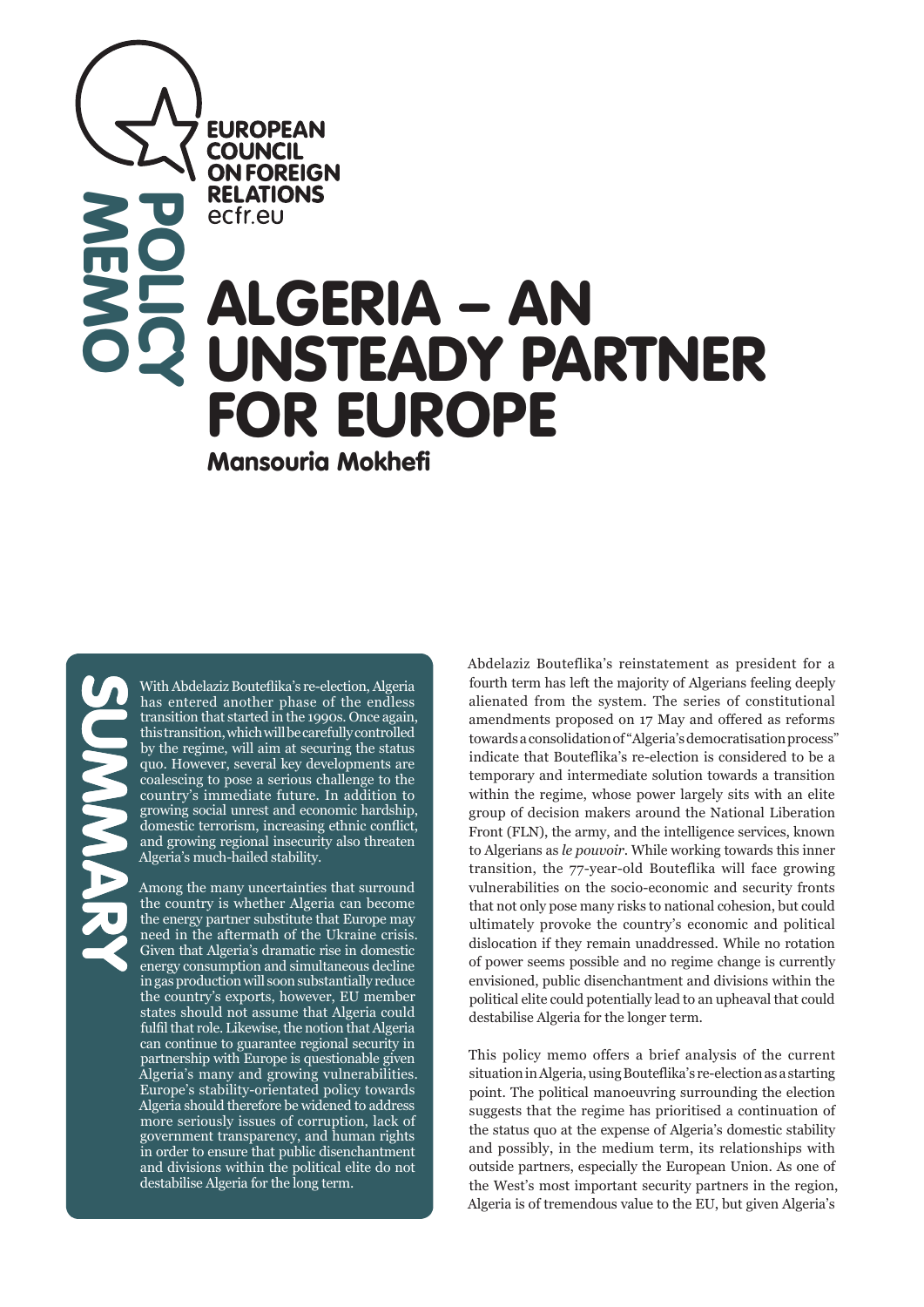many challenges and its insufficient responses to them, it may not be capable of being the kind of security partner that Europe wants.

At the same time, Algeria is the EU's third-largest gas supplier after Russia and Norway, and the current crisis in Ukraine has propelled questions of Algerian supplies to the centre of EU–Russian tensions. With Russian supplies in question, EU member states are looking to Algeria as a possible substitute. But Algeria's sharp rise in domestic energy consumption and concurrent decline in gas production suggests that Algeria will fall short of this role. Considering the serious implications that these changing circumstances may have for the EU's own economic stability and security, this memo argues that Algeria will remain an unreliable partner for the EU unless it manages to implement the necessary domestic reforms that promote the good governance, economic growth, democracy, and transparency – which seem no closer after the recent election – that Algeria needs to ensure a more stable future for its citizens.

### Status quo at the expense of stability

Algerians re-elected Bouteflika on 17 April with 81.5 percent of the vote; he was sworn in on 28 April. Several signs during and after the election indicate that the presidential camp is working towards a transition meant to guarantee the regime's longevity and ability to outlive Bouteflika, while offering some democratic openings. Prior to the election, Bouteflika appointed a "new" government headed by former Prime Minister Abdelmalek Sellal which included no major changes to key ministries, while the election itself was marred by the opposition parties' boycott, a low turnout (50.7 percent, according to official sources), and accusations of fraud.

Without any mention of the president's condition or his ability to rule effectively, a new constitutional reform package was made public on 17 May. It proposed 47 amendments meant to "reinforce the separation of powers, strengthen the independence of the judiciary and parliament, and affirm the role and rights of the opposition", according to Ahmed Ouyahia, Bouteflika's chief of staff charged with overseeing the reforms.<sup>1</sup> More specifically, the proposed amendments offer to delegate more authority to the prime minister, grant parliament more power, and lift some controls and restrictions that are currently imposed on the otherwise tightly controlled media.2 Furthermore, after having cancelled the two-term presidential limit five years ago to allow himself to run for a third term, Bouteflika is now proposing to reinstate it. And he is now considering granting opposition parties more rights to question government

officials and to demand a response from parliament. None of these reforms, however, represent a fundamental challenge to the regime or power structures. Most opposition parties have dismissed the amendments as a product of a fraudulent election and have not been part of the ongoing consultations held by the government.

The Coordination for Liberties and Democratic Transition (*Coordination pour les Libertés et la Transition Démocratique*, CLTD), a coalition of five opposition parties – Hams, Jil Jadid, RCD, El Nahda, and El Adala – was one such dissonant voice. On 10 June, it organised an opposition conference to decide on a strategy for facing the challenges of Bouteflika's fourth term. It was the largest gathering ever of all forces opposing Bouteflika and included the Berber-dominated Socialist Forces Front (*Front des Forces Socialistes*, FFS) and the Rally for Culture and Democracy (*Rassemblement pour la Culture et la Démocratie*, RCD) as well as former prime ministers Ali Benflis, Ahmed Benbitour, and Mouloud Hamrouche. Reiterating their refusal to be co-opted by the government into a system that they believe is unlikely to bring any real change, they called for genuine political pluralism and respect for human rights and freedom of expression. They also called for the "appointment of a transitional government, the establishment of a consensual constitution, […] and the creation of an independent commission to supervise elections."

Yet, although they managed to unite for the first time in 20 years, the opposition parties seem to have missed many of their own opportunities. They remain weak, divided, and ineffective, and therefore have been unable to present a credible alternative to fundamentally counter the regime. Indeed, Prime Minister Sellal promptly rejected the conference recommendations, stating that the government is working towards real change already. However, even though Bouteflika's re-election has bought some time for Algeria's leadership to maintain the current political order and the opposition does not currently seem to present any challenge to the government, *le pouvoir* can no longer ignore citizens' growing political and economic grievances or the rising regional linguistic and ethnic tensions that are exposing Algeria's many economic and security vulnerabilities.

#### Mounting economic and security threats

Algeria's dependence on oil and gas income is one such vulnerability. Hydrocarbons account for 97 percent of Algeria's export revenues, 60 percent of its fiscal receipts, and 40 percent of its GDP.3 The regime spends a significant amount of these hydrocarbon revenues on subsidies, allocating "the equivalent of one-third of GDP to various

 $\overline{\mathbf{2}}$ 

www.ecfr.eu July 2014 ECFR/110

**<sup>1</sup>** Patrick Markey and Lamine Chikhi, "Algeria unveils Bouteflika constitutional reform package", Reuters, 16 May 2014, available at http://www.reuters.com/ article/2014/05/16/us-algeria-reforms-idUSBREA4F0PU20140516.

**<sup>2</sup>** Despite the liberalisation of Algeria's audio-visual services sector, Algeria ranked 121 of

<sup>180</sup> countries in Reporters Without Borders' World Press Freedom Index for 2014. The full report is available at http://rsf.org/index2014/en-index2014.php.  $83 - 102.$ 

**<sup>3</sup>** Miriam Lowi, "Oil Rents and Political Breakdown in Patrimonial States: Algeria in Comparative Perspective", the Journal of North African Studies, vol. 9 (3), 2004, pp.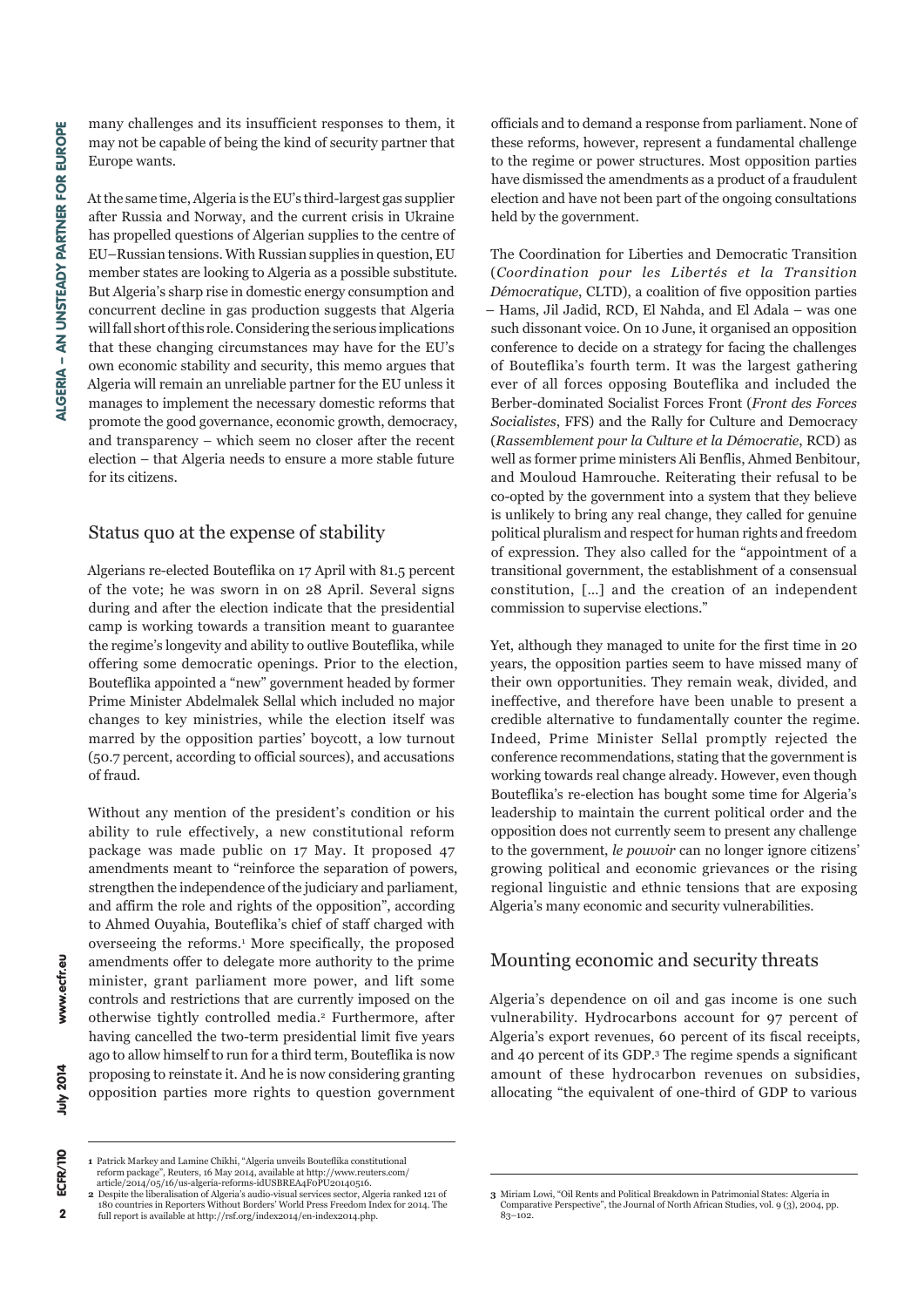segments of the population via different redistribution channels".4 Consequently, per capita GDP is on the rise: in 2013, for example, it rose to  $C$ 4,300, the highest in North Africa, from €2,500 in 1999.

Despite the fact that Algerians' reported economic satisfaction doubled between 2011 and 2013 (from 32 to 66 percent), the Algerian economy is actually facing looming challenges that not only jeopardise this new prosperity but also threaten to expose the regime to the economic disruption that would endanger the country's purported stability.5 For all the country's wealth, poverty is still widespread and inequalities are vast. The overwhelming public sector, the inefficient state-dominated banking system, and the numerous bureaucratic and financial limitations on private investments are hampering institutional reforms and negatively affecting the country's business climate.

Not only has Algeria been incapable of attracting large amounts of foreign direct investment (FDI) but, when it does, 40 percent of the inflows are directed to the hydrocarbon sector, which employs barely 4 percent of the workforce. The country's GDP growth rate, which reached a record 6.7 percent in 2003, has dropped to an average of 3 percent since 2006 and continues to be driven mainly by domestic demand, including public investment.<sup>6</sup> Meanwhile, unemployment remains very high (as much as 21.5 percent among young people aged 15 to 24), corruption is rife, and the mismanagement of big investment projects, as well as the many scandals that reached the inner circles of *le pouvoir* have shed more light on the nepotism that plagues the country.7

When demonstrations of discontent swept the country in January 2011, the government took swift measures and increased public spending and salaries by about 25 percent.8 This had an immediate calming effect since they were also met with the general aversion to violence that has characterised the country since its horrific decade-long civil war. Massive increases in state subsidies and public sector salaries have continued: in 2012, the government increased subsidies by approximately 60 percent and public sector salaries by over

- **4** Lahcen Achy, "The Price of Stability in Algeria", Carnegie Endowment for International Peace, 25 April 2013, available at http://carnegieendowment.org/2013/04/25/price-ofstability-in-algeria/g1ct#.
- **5** Michael Robbins, "Skipping the Arab Spring? The Arab Barometer surveys a changing Algeria", Arab Reform Initiative, April 2014, available at http://www.arab-reform.net/
- sites/default/files/Arab%20Barometer%20%20-%20Algeria\_1.pdf. **6** Doing Business 2014, Economy Profile: Algeria, available at http://www. doingbusiness.org/data/exploreeconomies/algeria/~/media/giawb/doing%20 business/documents/profiles/country/DZA.pdf. See also World Economic Forum, *The Global Competitiveness Report* 2013–2014, available at http://www3. weforum.org/docs/WEF\_GlobalCompetitivenessReport\_2013-14.pdf; and Tariq Benbahmed, "Algeria 2014", African Economic Outlook, available at http://www. africaneconomicoutlook.org/fileadmin/uploads/aeo/2014/PDF/CN\_Long\_EN/ Algerie\_EN.pdf.
- **7** Transparency International's *Corruption Perceptions Index* ranked Algeria 105 of 176 countries worldwide in 2012, and 94 of 177 countries worldwide in 2013. The full report is available at http://cpi.transparency.org/cpi2013/results/. See also Abderrahmane Hadj-Nacer, *La Martingale Algérienne: Reflexions sur une crise*<br>(Algeria: Barzakh Publishing, 2011).<br>**8** Patrick Markey and Lamine Chikhi, "Algeria's bloody past, energy wealth keep

status quo for now", Reuters, 16 April 2014, available at http://www.reuters.com/ article/2014/04/16/us-algeria-election-idUSBREA3F14J20140416 (hereafter, Markey and Lamine Chikhi, "Algeria's bloody past"). 9 percent; for 2014, public spending is expected to reach \$98 billion, 11.3 percent more than it was the previous year.9 According to the International Monetary Fund, however, social demands could increase further in 2014.<sup>10</sup>

Terrorism and ethnic conflicts, too, threaten Algeria's security. Violence blamed on Islamists has declined considerably in recent years, but Al-Qaeda in the Islamic Maghreb (AQIM), mostly based in the north-eastern mountains of Kabylia and Algeria's southern regions, still operates within the country, where it remains the most active terrorist threat. Though the Algerian authorities claim that their security forces have managed to weaken AQIM's ability to carry out attacks, the group's spectacular takeover in January 2013 of a gas plant near In Amenas that killed 39 workers shattered this claim.<sup>11</sup>

The attack, while emphasising the rapidly growing insecurity not just in Algeria but in the region too, revealed the government's failure to accurately evaluate threats and secure national territory. At the same time, the catastrophic mismanagement of the crisis illustrated the growing discord between the army and intelligence services, which face continuous challenges in securing the borders with Mali, Libya, and Tunisia. Under pressure, the government has since been working with international oil companies to train security forces for the specific task of guarding important energy installations. Yet, further AQIM attacks, such as the one that killed 14 soldiers in Kabylia two days after the presidential election, underscore the difficulties that Bouteflika faces in protecting and securing the country and considerably damage Algeria's reputation as a stable country in the eyes of its European partners.<sup>12</sup>

Violence as a result of ethnic conflicts such as the Berber/ Arab clash in the south of Algeria is a third source of instability. The Saharan population of Ghardaia have expressing frustration and discontent for decades over lack of development, unemployment, and general neglect from the state. This majority-Berber region is where the bulk of the country's energy resources are located and where Mozabite Berbers and Chaamba Arabs have long been neighbours. But since December 2013, tensions have spiralled into unprecedented levels of sectarian-related violence, mainly due to the changing demographic balance caused by an influx of Algerian Arabs, primarily from the north of the country, who are seeking economic opportunity.

**<sup>9</sup>** Isabelle Werenfels, "The Risks of Playing for Time in Algeria", German Institute for International and Security Affairs (SWP), 23 May 2014, p. 5, available at http://www. swp-berlin.org/en/publications/swp-comments-en/swp-aktuelle-details/article/ algeria\_the\_risks\_of\_playing\_for\_time.html (hereafter, Werenfels, "The Risks of Playing for Time in Algeria"). See also Markey and Lamine Chikhi, "Algeria's bloody past".

**<sup>10</sup>** "Despite high levels of spending in 2011 and 2012, and additional wage increases in 2013, social demands remain elevated and could further increase." See *Algeria 2013 Article IV Consultation*, "Staff Report", International Monetary Fund Country Report No. 14/32, February 2014, available at http://www.imf.org/external/pubs/ft/ scr/2014/cr1432.pdf.

**<sup>11</sup>** "Algeria hostage crisis: the full story of the kidnapping in the desert", the *Guardian*, 25 February 2013, available at http://www.theguardian.com/world/interactive/2013/ jan/25/algeria-hostage-crisis-full-story.

**<sup>12</sup>** Lamine Chikhi, "Al Qaeda kills 14 Algerian soldiers in ambush", Reuters, railable at http://www.reuters.com/article/2014/04/20/algeria-violenceidUSL6N0NC09520140420.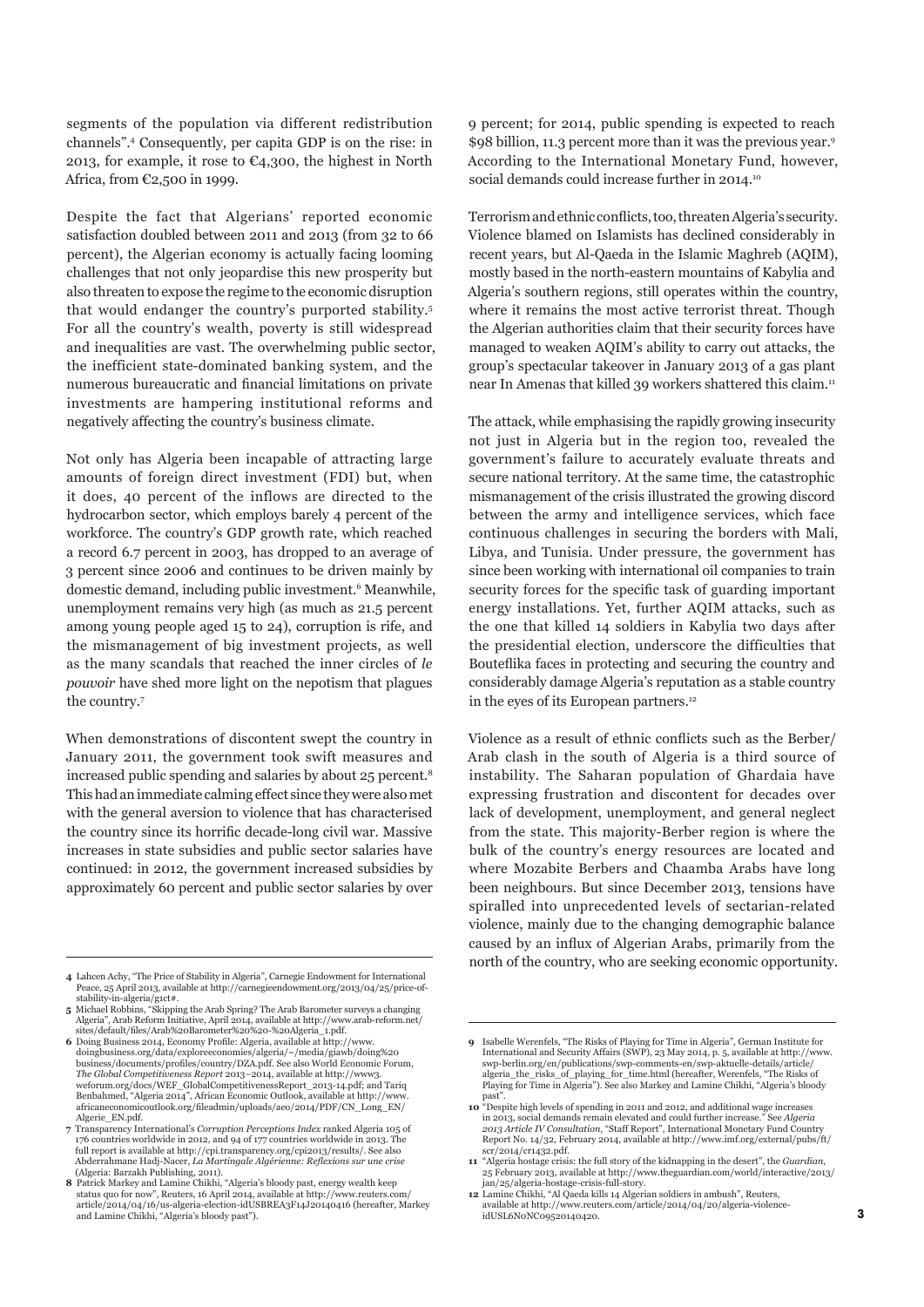The Mozabites, having become a minority, feel increasingly mistreated and discriminated against, particularly in the job market, which they maintain favours Arab nationals.13

As a result of this charged environment, extremism has increased along with the insecurity related to the illicit drug trade. Indeed, due to the drug traffickers that have also settled in the region, Ghardaia has become a point of departure for drugs coming from the Sahel headed to the Maghreb and Europe. Failing to provide economic opportunity, particularly for the youth, and incapable of protecting the population, the state is aggravating a regional fracture that is tearing an already very fragile national fabric that runs from the troubled region of Kabylia in the north through to the south of the country. As the *Economist* notes, "Algeria is not a happy country. Periodic riots, ethnic clashes between Arabs and Berbers and the lingering danger of jihadist terrorism attest to festering social ills".<sup>14</sup>

Algerian decision-makers cannot reasonably hope to contain or solve any of the above without implementing the economic and security reforms that are necessary to stabilise and secure the country for the long term. For the moment, the reforms that were approved after Bouteflika's re-election fall far short of fulfilling even the minimum requirements of addressing such serious threats. Likewise, clenching tightly to the status quo will not protect the country from the risks of increased uprisings, spreading violence, and renewed destabilisation; if anything, it will provide the rationale for further unrest.

#### The West's strategic partner against terrorism

Over the past decade, Algeria has made itself an important player in the fight against the spread of violence and terrorism in the Maghreb, and has become a crucial strategic partner in the security of the region. Positioned at the crossroads of Europe, Africa, and the Middle East and valued for its strong and experienced military forces and intelligence services, Algeria has emerged from the international isolation that it suffered during its civil war as a focal point and a source of confidence for Western powers increasingly concerned with the growing phenomenon of extremism in the region and terrorist threats in the Sahel. Consequently, Western powers have increasingly embraced Algeria as a bulwark of stability and urged it to take up a more prominent position and a more active regional stance in their campaign against Islamist militancy in the Maghreb, particularly in the aftermath of

**13** Geoff D. Porter, "The New Resource Regionalism in North Africa and the Sahara", Sciences Po/CERI, July 2013, available at http://www.sciencespo.fr/ceri/en/content/ new-resource-regionalism-north-africa-and-sahara. See also Hannah Armstrong, "The In Amenas Attack in the Context of Southern Algeria's Growing Social Unrest", CTC<br>Sentinel, February 2014 Special Issue, Vol. 7, Issue 2, available at https://www.ctc.<br>usma.edu/wp-content/uploads/2014/02/CTCSentinel-Vol7Is

the Arab uprisings.15 With Africa's largest defence budget, which increased by 44 percent between 2010 and 2011 and a further 14 percent in 2013, reaching over \$10 billion, and an active military force of about 150,000 soldiers, the Algerian army has the capacity and knowhow to fulfil this role.16

The presence and circulation of many terrorist groups with the potential of destabilising the whole region remain a significant threat to Europe, the US, and their regional allies, Algeria and Morocco. The weakening of state authority and the breakdown of security forces in neighbouring countries have facilitated the growth of various militant groups derived from or linked to Salafi-jihadi organisations that have taken advantage of the instability to expand their areas of control. The regional context has also considerably changed with the reorganisation, continuing cross-border incursions, and internationalisation of armed Islamist groups, which have developed into complex organisations that combine religious ideology and criminal activities with growing links to international drug cartels. The threats posed by AQIM's Sahel-based battalions and their affiliates prompted the United Nations Security Council to describe the area in March 2013 as an "arc of instability" that "if left unchecked, […] could transform the continent […] as a launch pad for larger-scale terrorist attacks around the world".17

To face the challenges of Islamic militancy in the area, the Algerian army has adopted new tactics largely guided by increased regional co-operation, including with the US and European powers. Otherwise known as a fierce opponent of foreign intervention, Algeria has been deploying more troops on the borders with neighbouring fragile states Mali, Libya, and Tunisia, and it has authorised its forces to pursue jihadis within Tunisian and Libyan territory.18 Algeria also signed new security agreements with the US and the United Kingdom following the attack near In Amenas. Though it continues to oppose direct intervention from the West, it has welcomed indirect support from the US and is closely working with France, whose air force used Algerian airspace for its initial operation in Mali. Despite some feuds that are still playing out among Algeria's internal circles over these matters, the two countries continue to co-ordinate.

**<sup>14</sup>** "Algeria's election: The old man won't go away", the *Economist*, 19 April 2014, available at http://www.economist.com/news/middle-east-and-africa/216009 president-looks-set-hang-grimly-however-feeble-his-health-old.

**<sup>15</sup>** Former US Secretary of State Hillary Clinton, British Prime Minister David Cameron, French President François Hollande, European Commission President José Manuel Barroso, and US Secretary of State John Kerry have all visited Algiers since the outbreak of the Arab uprisings, demonstrating their recognition of Algeria as a crucial ally. French Foreign Minister Laurent Fabius's visit to Algiers on 9 June 2014 highlighted their shared security and economic concerns.

**<sup>16</sup>** According to the Stockholm International Peace Research Institute, Algeria became the first country in Africa with military spending and ranked sixth in the world for arms imports in 2008–2012. See "The Top 20 Arms Importers, 2008–2012", Sipri, available

at http://www.sipri.org/googlemaps/2013\_of\_at\_top\_20\_imp\_map.html.<br>17 Vonah Alexander, "Terrorism in North Africa and the Sahel in 2013", International Law<br>Institute, January 2014, available at http://www.potomacinstitute. article/2652/Terrorism-in-N-Africa-and-Sahel-24Jan2014.pdf. **18** The Algerian government did not welcome the Libyan revolution, was wary of the risks

of regional destabilisation, and had from the outset identified the Libyan revolutionaries as extremist Islamists. It also abstained during the vote on the Arab League resolution that paved the way for the passing of UN Resolution 1973, which authorised NATO intervention.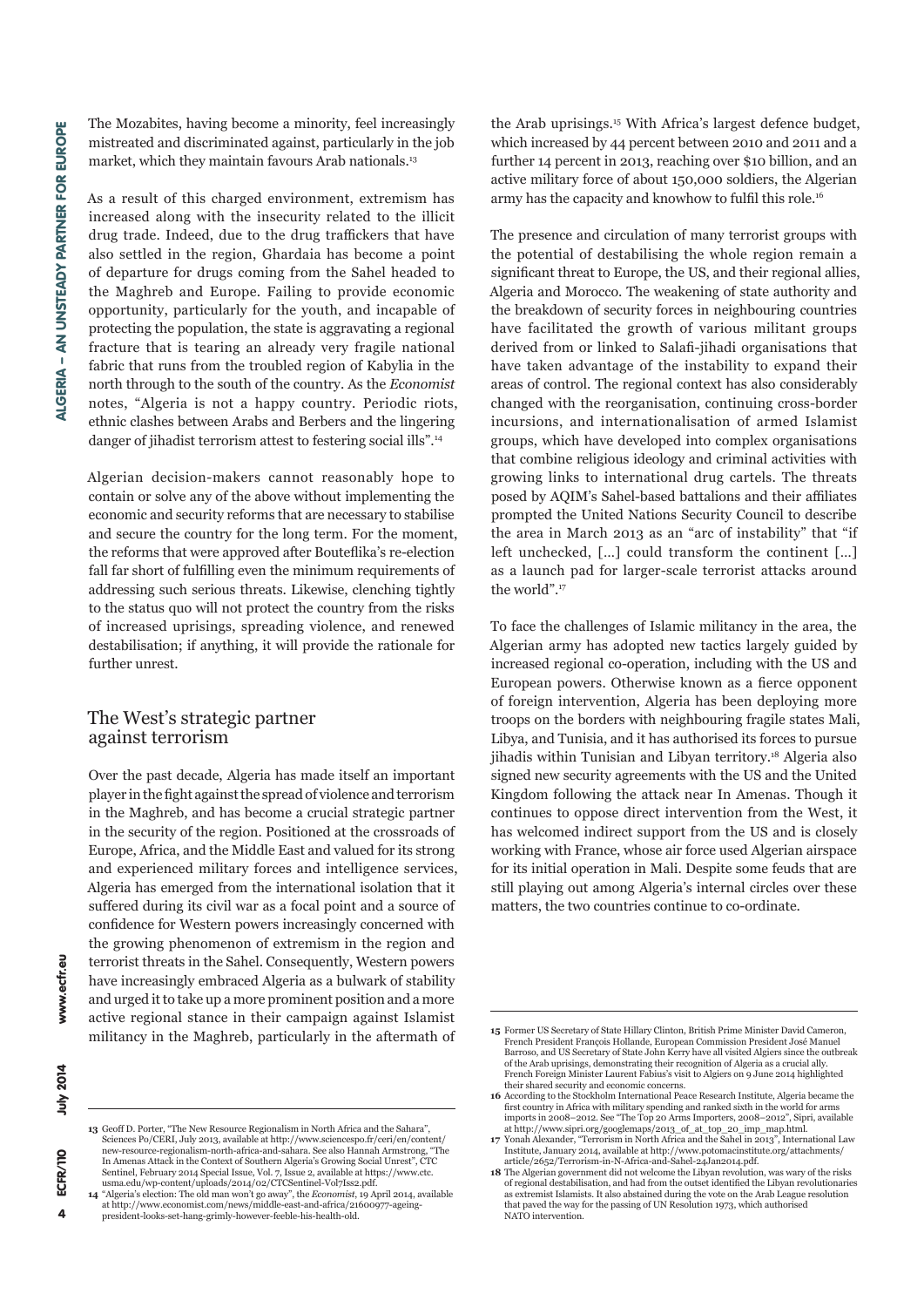Algeria has also stepped up its engagement with various regional and international initiatives and groups that provide a forum for co-operation on counterterrorism. For example, it is part of the Trans-Saharan Counterterrorism Partnership, the US initiative established in 2005 that combines efforts by both civil and military agencies to combat terrorism in trans-Saharan Africa. Algeria has also become a crucial interlocutor, participating in the Bilateral Contact Group on Algerian-American Counterterrorism and Security Cooperation put in place in 2011 and in which both countries regularly examine the evolution of terrorist threats at home and at the international level. And it, along with Morocco, is part of the US Strategic Dialogues that were launched in late 2012.

Initially reluctant to entangle itself in regional issues, Algerian policymakers and the security establishment now see it as key to the stability of their country. Algeria played a major role in the creation of the Joint Operational General Staff Committee, established together with Mali, Mauritania, and Niger in 2010. It is a founding member of the Global Counterterrorism Forum in which it plays a leadership role advocating a strict "no concessions" policy with regard to individuals or groups holding hostages. With Tunisia, it has been conducting joint security operations along the shared border and, in co-operation with Libyan authorities, it has increased its involvement in the fight against illegal trafficking. Both Tunisia and Libya in particular have welcomed Algeria's strategic support and acknowledged its necessary and unavoidable involvement in regional security.

Precisely because Algeria has become so essential to the security of the region, however, its Western partners have been reluctant to press the regime on other issues of importance that relate primarily to democracy and human rights. Even though both the US and the EU have acknowledged the negative implications of these persisting flaws on the country's domestic stability, they have continuously underlined the high stakes they have in Algeria as a security partner for the region. At each turn, this element of their relationship has taken precedence, but the short-sightedness of this policy favours immediate security assistance at the expense of long-term domestic stability and security.

#### Is Algeria a reliable gas pivot for Europe?

Immediately after his election as president in 1999, Bouteflika began to revive Algeria's foreign policy – a domain he had been in charge of for years under Houari Boumediene – by expanding the country's international relationships and restoring its tarnished image after the bloody civil war. Bouteflika prioritised Algeria's relationships with its European neighbours and, as a result, EU–Algerian relations have notably improved. This shift has very much been in the interest of the EU as well, given that Algeria's economy is the richest in the Maghreb and its population of 38 million represents a growing and attractive market for European

exports. Yet Europe also faces competition from Algeria's newer partners Brazil, India, Turkey, South Korea, and China, the last of which has overtaken France as Algeria's biggest source of imports.19 But the EU remains Algeria's largest trading partner, accounting for half of Algerian international trade (54.1 percent). Total trade between the EU and Algeria, linked by an Association Agreement in force since 2005, increased by 5 percent per year on average between 2008 and 2012 and amounted to  $\mathfrak{C}_5$ 4.18 billion in 2013.<sup>20</sup>

Algeria is also a crucial energy provider to the EU and, as its third-largest supplier of natural gas after Russia and Norway, finds itself implicated by the crisis that has pitted the EU against Russia over the Ukrainian situation.<sup>21</sup> The European market absorbs over 80 percent of Algeria's gas exports, which meet 15 to 20 percent of the EU's gas needs. Algerian pipeline gas reaches Europe via three main routes: the TransMed pipeline running from the massive Hassi R'Mei field to Italy via Tunisia and Sicily; the Maghreb-Europe pipeline running via Morocco into Córdoba, Spain; and the more recent Medgaz pipeline (opened in 2011), running directly from Algeria's Béni Saf port to Almería, Spain.

Algeria's importance as a reliable supplier has been more openly acknowledged since the crisis between Ukraine and Russia, which underscored Europe's dependency on Russian natural gas, the EU's single largest supplier. It has also raised the spectre of supply disruptions for Europe since Ukraine serves as an important transit route for Russian natural gas deliveries to the continent.22 In this new context, the European Commission is devising an emergency plan to further reduce the EU's gas dependency on Russia by focusing its efforts first on those EU countries that are 100 percent dependent on Russian energy, such as Latvia and Estonia. The plan will "concentrate on strengthening the resilience of the countries of the whole region against possible interruptions in the supply through a range of available instruments: diversification, fuel switching, the immediate increase of energy efficiency, development of key infrastructure and filling up of storages".23 The European Commission is also exploring new gas ties with Mediterranean countries such as Israel, Greece, and Cyprus, as well as identifying new sources

**<sup>19</sup>** *Foreign trade statistics*, National Agency of Investment and Development, available at http://www.andi.dz/index.php/en/statistique/bilan-du-commerce-exterieur. **20** See the European Commission on Trade, Algeria, available at http://ec.europa.eu/

trade/policy/countries-and-regions/countries/algeria. **21** With 98.2 percent of EU imports from Algeria in 2013 being fuel and mining products, Algeria ranked as the EU's third-largest energy provider in 2013, at a value of €31.2 billion. EU exports to Algeria are dominated by machinery and transport equipment (35.8 percent), agricultural products (16.3 percent), chemicals (13.1 percent), and iron and steel (10.5 percent). See the European Commission on Trade, Algeria, available at http://ec.europa.eu/trade/policy/countries-and-regions/countries/algeria.

**<sup>22</sup>** "Russia threatens to cut off gas to Ukraine", Al Jazeera English, 16 June 2014, available at http://www.aljazeera.com/news/europe/2014/06/russia-threatens-cut-off-gasukraine-201461605957889681.html. "The EU imports 53% of its energy supplies; 42% of natural gas imports and 33% of oil imports come from Russia. Of this, roughly 15% of all imported gas enters by pipes that pass through Ukraine". See Jared Brow, "Policy Briefs: European Energy Security in Light of the Ukraine Crisis", International Security Information Service Europe, 3 July 2014, available at http://isiseurope.wordpress. com/2014/07/03/policy-briefs-european-energy-security-in-light-of-the-ukrainecrisis/ (hereafter, Jared Brow, "Policy Briefs: European Energy Security in Light of the Ukraine Crisis").

**<sup>23</sup>** Agata Loskot, "How the EU should deal with the Ukraine gas crisis", Energy Post, 17 June 2014, available at http://www.energypost.eu/eu-deal-ukraine-gas-crisis/.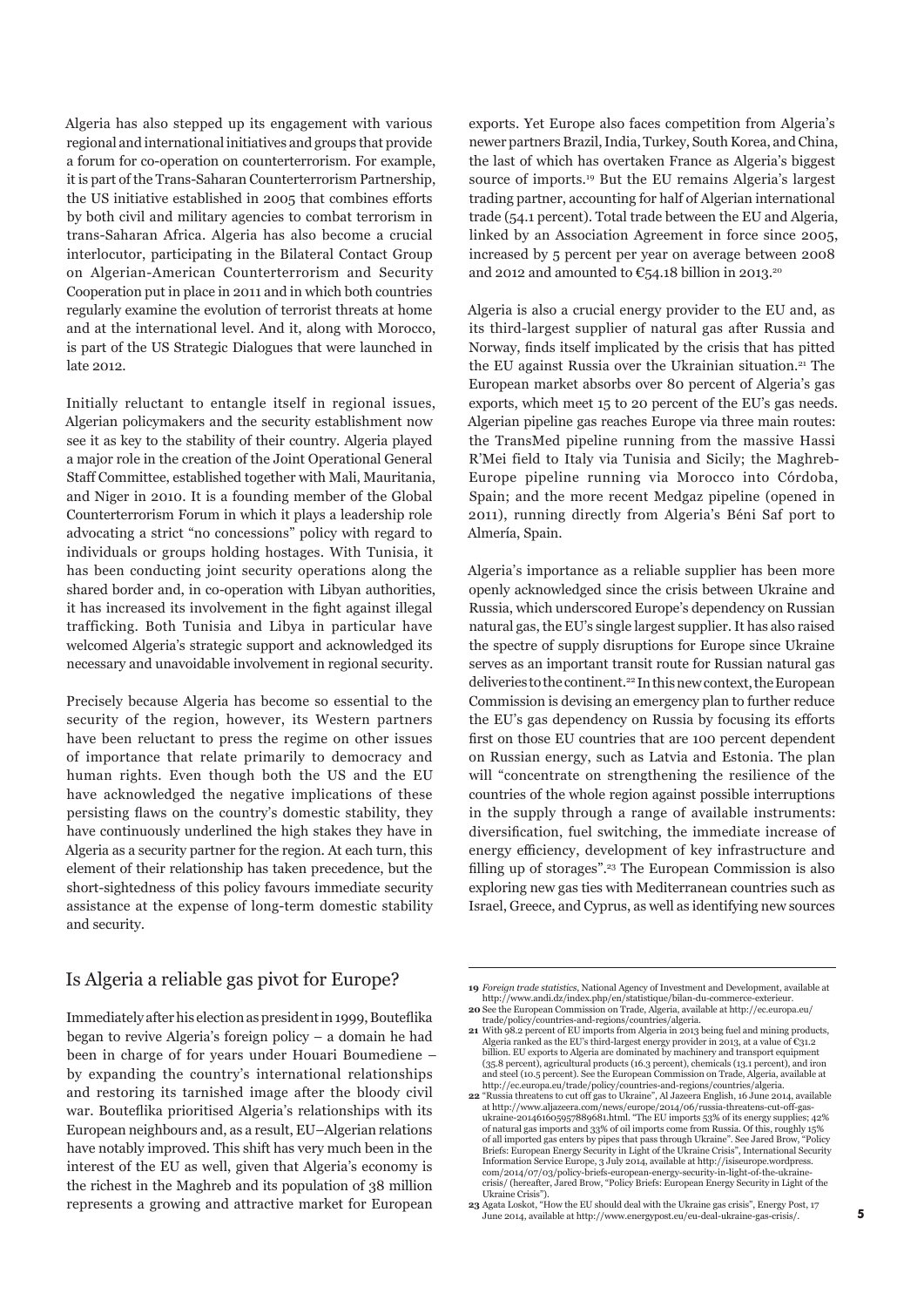of natural gas in the North Sea.24 Another idea put forward to help increase the resilience of Europe's energy market is to build more terminals for liquefied natural gas along Europe's shorelines in order to receive greater supplies from Qatar and the US.

Decarbonisation and increased energy efficiency have long been main features of European energy strategies. Before the crisis in Ukraine, the EU had already taken measures to decrease its imports of Russian gas – managing to cut it down from 61 percent in 1995 to 34 percent in  $2012 - by$ diversifying its sources and moving towards renewable energy.25 But Russia's \$400 billion gas deal with China, the most important gas deal that Russia has sealed since the collapse of the Soviet Union, not only opens a mega-market to Moscow but also reinforces its ties with its eastern neighbour and strengthens its bargaining position with Europe. Signed on 21 May 2014, the deal reflects Russia's strained relations with the West in light of the Ukraine conflict and strengthened Sino-Russian relations.<sup>26</sup> However, beyond the rhetoric that Europe must end its energy dependence on Russia and pursue renewable resources instead, it remains to be seen whether all EU member states are prepared to act in a united fashion and if the EU energy policy can be expressed through one, and only one, European energy voice.<sup>27</sup>

In the current environment of uncertainty that pervades the European gas market – in June, Gazprom cut off its energy supply to Ukraine due to unpaid Ukrainian debt – European leaders are looking to Algeria as the most reliable alternative source of energy for the EU and have engaged in conversations with the Algerian leadership to increase their energy co-operation. However, while analysts expect that the EU's dependence on gas imports will maintain its increasing momentum, relying too much on Algeria as a gas pivot arouses two main concerns. One is related to Algeria's growing ties to Russia, which have developed considerably since the 2000s and are based on a convergence of views on many international issues. Those European leaders who see Algerian energy as a possible alternative to Russia's should be aware that the Algerian leadership may not be persuaded to jeopardise its current links with Moscow.

The second concern is Algeria's decline in gas production since 2005. Not only have underinvestment in the sector and the absence of discovered reserves already reduced overall gas production, but due to the surge in domestic energy consumption, exports to Europe have been falling. At the same time, Algeria's growing population, better living conditions of a new and wealthier middle class, increased government subsidies, and the lower cost of energy have seen an attendant rise in domestic energy consumption. It increased by more than 50 percent between 2002 and 2012, with the share of domestic consumption of natural gas increasing from 19 percent of production in 2005 to 29 percent in 2010 and continuing to rise by 9 percent yearly.28 The imbalance between production and growing domestic consumption has already reduced Algerian natural gas exports. In 2013, Algeria exported less than 47 billion cubic metres of natural gas although it had projected to export 65 billion cubic metres. Experts are predicting that by 2030, in order to generate the 42,000 megawatts of energy needed to power the country, Algeria will end up consuming everything it extracts. So not only will Algeria not be able to meet its export obligations, it could soon become a net hydrocarbon importer.29 At this stage, the only way that Algeria can become a more significant natural gas producer and exporter is if its shale gas resources turn out to be much greater than its conventional reserves and can also be developed alongside its conventional resources. In March 2013, Algeria passed a new set of amendments to its hydrocarbon law to include shale gas, and the government has allowed shale explorations that will likely be conducted with France's cooperation. Even if shale resources are discovered, because of growing demand and lack of development, Algeria would not seem a good bet to take on more of Europe's energy needs in the medium term.

#### Beyond short-sighted stability policy

In the context of a stronger EU–Algeria relationship moving forward, analysts have recommended that EU member states urge Algeria to undertake the much-needed structural changes in the face of the country's increasing domestic socio-economic and political challenges. At the same time, they have underscored the short-sightedness of Europe's stability-orientated policy, especially for not taking into account the cumulative implications of the Algerian regime's human rights and other abuses.<sup>30</sup> However, a fundamental complication to a more multi-faceted European policy that aims to also influence the regime on highly sensitive issues such as political reform and human rights is insufficient leverage.

6

**24** Vanessa Mock, "EU Outlines Plans to Wean Itself Off Russian Gas", the *Wall Street Journal*, 21 May 2014, available at http://online.wsj.com/news/articles/SB1000142405

**25** Carole Nakhle, "How Europe freed itself from relying on Russian gas", World Review, 16 May 2014, available at http://www.worldreview.info/content/how-europe-freed-

**26** Under the deal, Gazprom will supply China National Petroleum Corp, China's largest

2702303749904579576202109595712.

itself-relying-russian-gas.

**<sup>28</sup>** Yahia H. Zoubir and Ahmed Aghrout, "Algeria's Path to Reform: Authentic Change?", Middle East Policy Council, Summer 2012, Vol. XIX, No. 2, available at http://mepc.

org/journal/middle-east-policy-archives/algerias-path-reform-authentic-change. **29** Lahcen Achy, "Algeria Needs More Than Hydrocarbon Law Amendments", *Al-Hayat*, republished in Carnegie Endowment for International Peace, 22 January 2013, available at http://carnegie-mec.org/2013/01/22/algeria-needs-more-thanhydrocarbon-law-amendments/f4rg.

**<sup>30</sup>** Hakim Darbouche and Susi Dennison, "A 'Reset' With Algeria: The Russia to the EU's South", European Council on Foreign Relations, December 2011, available at http:// www.ecfr.eu/page/-/ECFR46\_ALGERIA\_BRIEF\_AW.pdf; Daniela Huber, Susi Dennison, and James D. Le Sueur, "Algeria After the Arab Spring: Vindicated Model or<br>Regime on the Rocks?", in *Algeria, Three Years After the Arab Spring,* Mediterranean<br>Paper Series, German Marshall Fund of the United St at http://www.gmfus.org/wp-content/blogs.dir/1/files\_mf/1391100506HuberEtAl\_ AlgeriaThreeYearsAfter\_Jan14\_web.pdf; Werenfels, "The Risks of Playing for Time in Algeria.

July 2014 ECFR/110

oil company, with up to 38 billion cubic metres of gas a year for 30 years, beginning in 2018. See Remi Piet, "Russia-China energy deal: Geopolitical tectonic shift", Al Jazeera English, 17 June 2014, available at http://www.aljazeera.com/indepth/

opinion/2014/06/russia-china-energy-alliance-ge-201461765254926525.html. **27** Jared Brow, "Policy Briefs: European Energy Security in Light of the Ukraine Crisis".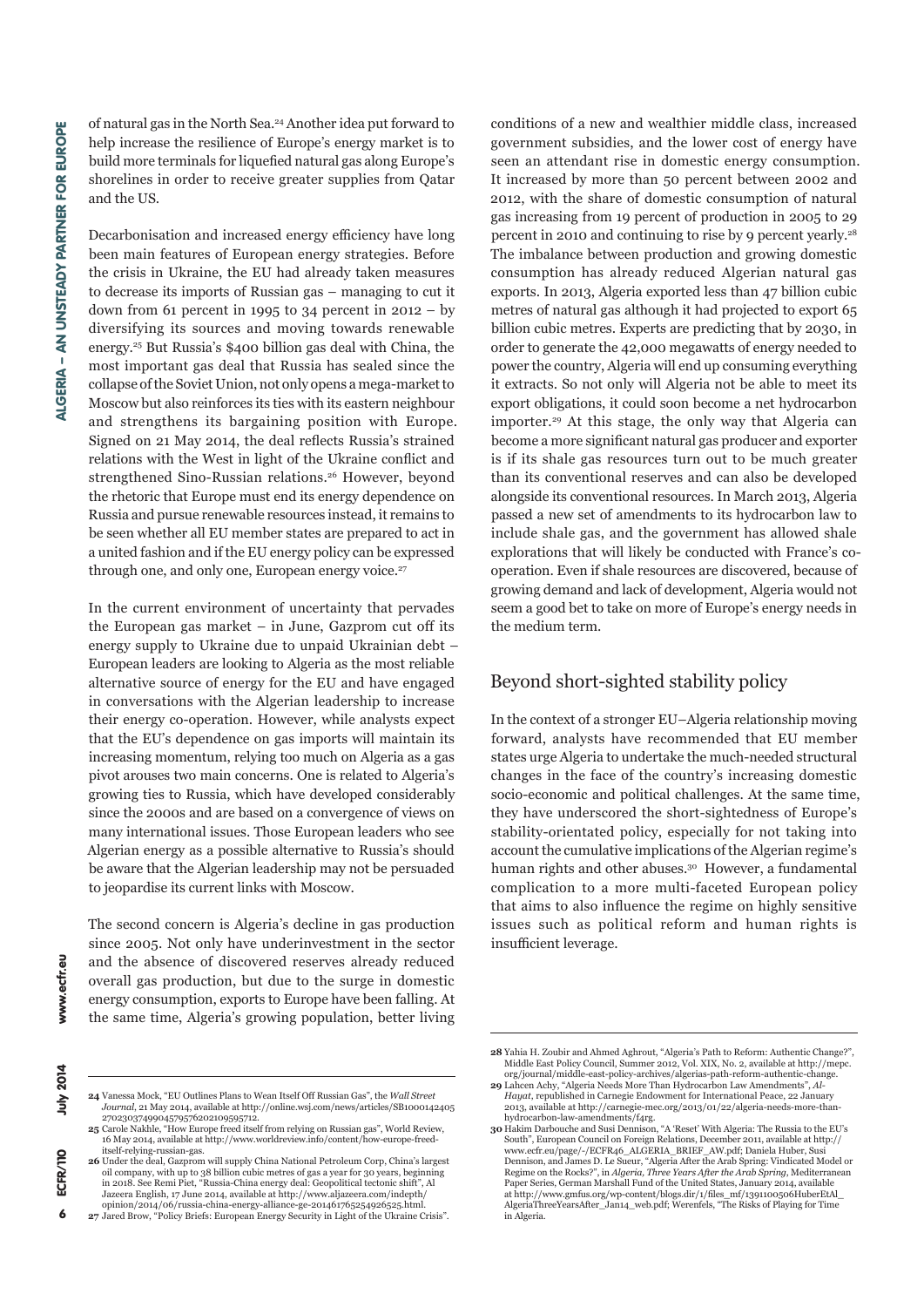There are many reasons why Europe lacks critical leverage to weigh in on the Algerian regime. To start with, unlike its neighbours Morocco and Tunisia, Algeria has always had a rather antagonistic relationship with the West. This is in part due to Algeria's decision to align itself with the USSR after it gained its independence from France, but also because of France's colonial past in the country and Algeria's successful but costly revolution against it, which still weigh very heavily on their relationship. Likewise, *le pouvoir* still resents other European powers for their lack of support during the civil war; this is compounded by the EU's accommodation of exiled Islamists who sought refuge and asylum in EU member states.

History aside, the Algerian government also considers its independent and multifarious foreign policy somewhat and often incompatible with the EU's proposals for co-operation. So while other countries are developing and strengthening economic relations with Algeria and foreign companies are securing many deals with Algerian counterparts, the EU is still hoping and waiting for an improvement in the business climate before engaging more fully. At the same time, many European investors remain very wary of the 51/49 rule, which was enacted in 2009 and dictates 51 percent Algerian ownership of foreign investments. Yet although Algerian authorities are very frustrated by the low inflow of FDI or European businesses, they will only adopt measures based on their own domestic priorities and at their own pace.

This is in part due to the fact that Algeria doesn't necessarily have to cater to the needs of other countries. With more resources than its neighbours, Algeria is not persuaded by the financial incentives that influence Morocco or Tunisia, for instance. This has not only deprived the EU of a key source of leverage, but economically speaking it has meant that Algeria is free to pursue bilateral relations on its own terms with any country it pleases, even those with which it has no historical or previous commercial links.

Despite improved relations in recent years, Algeria's attitude towards the EU in general continues to be one of caution and sometimes distrust, particularly with regards to EU criticism of human rights abuses and democracy promotion. As far as the Algerian leadership is concerned, the EU embraced and supported far more authoritarian Arab regimes for decades; Algeria should be the least of its concerns.

With limited leverage, the EU has been slow to react to Algeria's mounting challenges and still lacks a proactive and comprehensive strategy to address them. This has on the one hand allowed the US to dominate the West's relationship with Algeria, ultimately at the expense of a more balanced EU approach that incentivises domestic reform in service of genuine long-term stability while also co-operating on regional security. On the other hand, it indicates to Algeria the EU's willingness to continue to accommodate the current regime despite fundamental disagreements with some of its domestic policies.

Indeed, as long as Algeria is fighting terrorism, stopping migrants, and providing energy, EU co-operation with Algiers will remain limited to their joint interests. However, the EU should not ignore the possibilities for change that lie with the Algerians themselves, whose growing political and economic demands could seriously challenge the status quo. In fact, given the EU's positive image among most Algerians, it should consider investing more in civil society and supporting groups or organisations working towards more democracy, education, or women's emancipation.<sup>31</sup>

On the domestic front, Bouteflika's re-election, highlighted by an unprecedentedly low turnout, underscores the Algerian population's loss of confidence in its leaders. While it seems to have prevented any rotation of power and managed to secure the status quo, Bouteflika's re-election is nevertheless seen as the mark of the regime's decay and its incapacity to offer any serious prospects for significant political and economic changes. Also, although it is too early to evaluate the possible effects of the proposed constitutional amendments, the initiative seems to offer cosmetic changes rather than the real and needed structural ones and looks like another attempt to accommodate the inner circle rather than fundamentally change policies. The understandable scepticism with which the constitutional reform has been met stems not only from an opposition that has yet to produce any results, but also from large segments of the population (even from those who voted for Bouteflika) that are tired of endless transition in which the players and the policies are the same and fatigued with amendments that may look good on paper but do not constitute the appropriate response to the country's ailments.

Because of their economic benefits and security interests, Western allies are willing to accept the Algerian status quo and even close their eyes to human rights abuses. Although US and European support for Algeria's economy and security is very important, it should nevertheless not be construed as implied support for the regime that the latter can use to further solidify its grip on power. Algeria's allies in Europe should know that the Algerians have a long memory; should the post-independence generation achieve the long-awaited regime change, it will not forget who supported their endeavours towards democracy and who supported the regime.

<sup>31</sup> According to a survey conducted in December 2013-January 2014, 64 percent of<br>Algerians feel that the EU is an important partner and 61 percent believe that the EU<br>and Algeria share sufficient common values. See "Algeria ties and situation in their country", EU Neighbourhood Info Centre, 19 May 2014, available at http://www.enpi-info.eu/medportal/news/latest/37239/Algerians-very-positive-about-EU-ties-and-situation-in-their-country.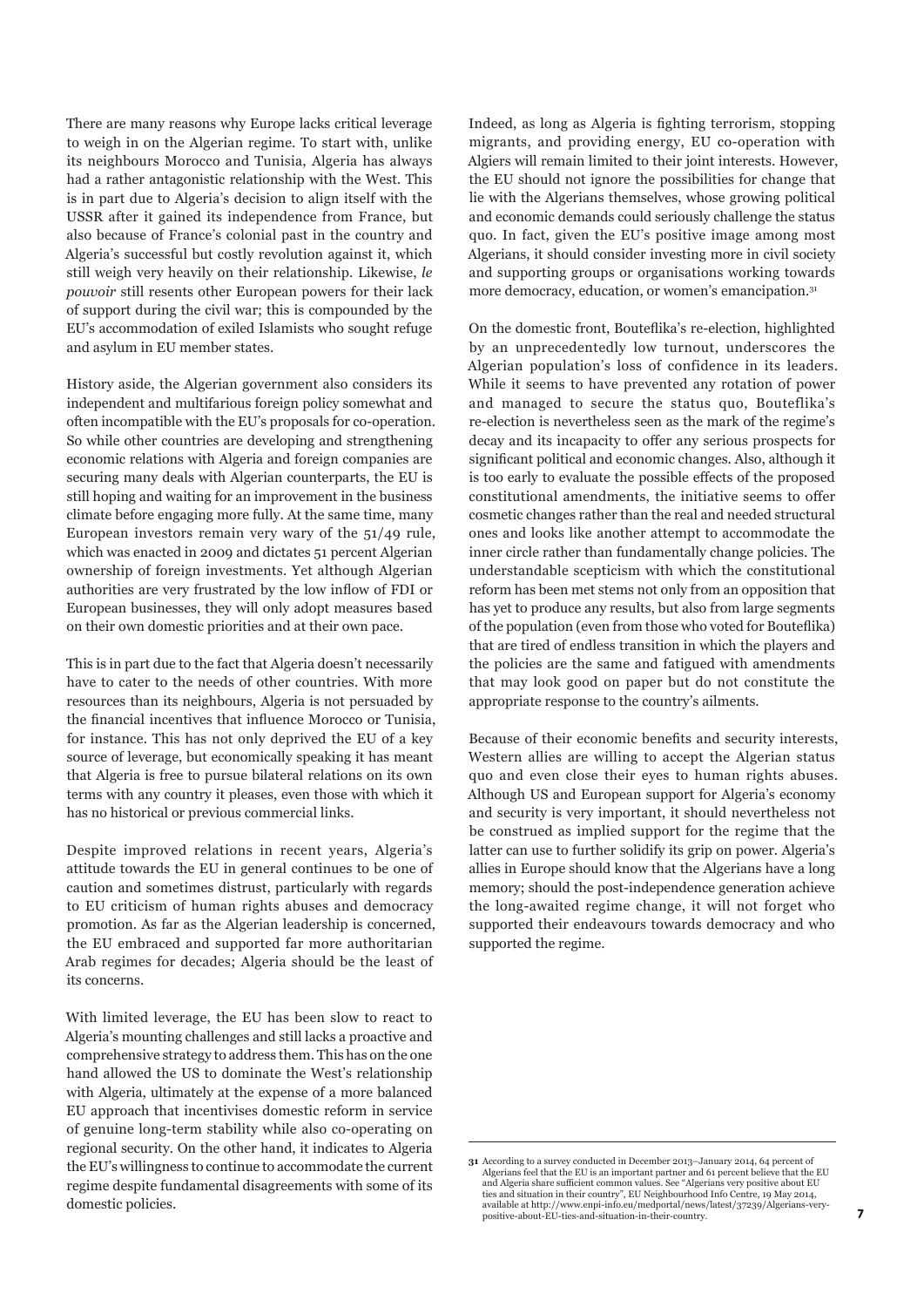# About the author

*Mansouria Mokhefi* is Special Advisor for Middle East and North Africa at Institut français des relations internationales (IFRI) and teaches at New York University in Paris. She holds a master's degree from New York University and a doctorate in international relations from the Institut d'études politiques at Sciences Po in Paris. She co-edited, with Alain Antil, the book *Le Maghreb et son Sud* (2012, CNRS editions).

# Acknowledgements

ECFR extends its thanks to the governments of Norway and Sweden for their ongoing support of ECFR's Middle East and North Africa programme.